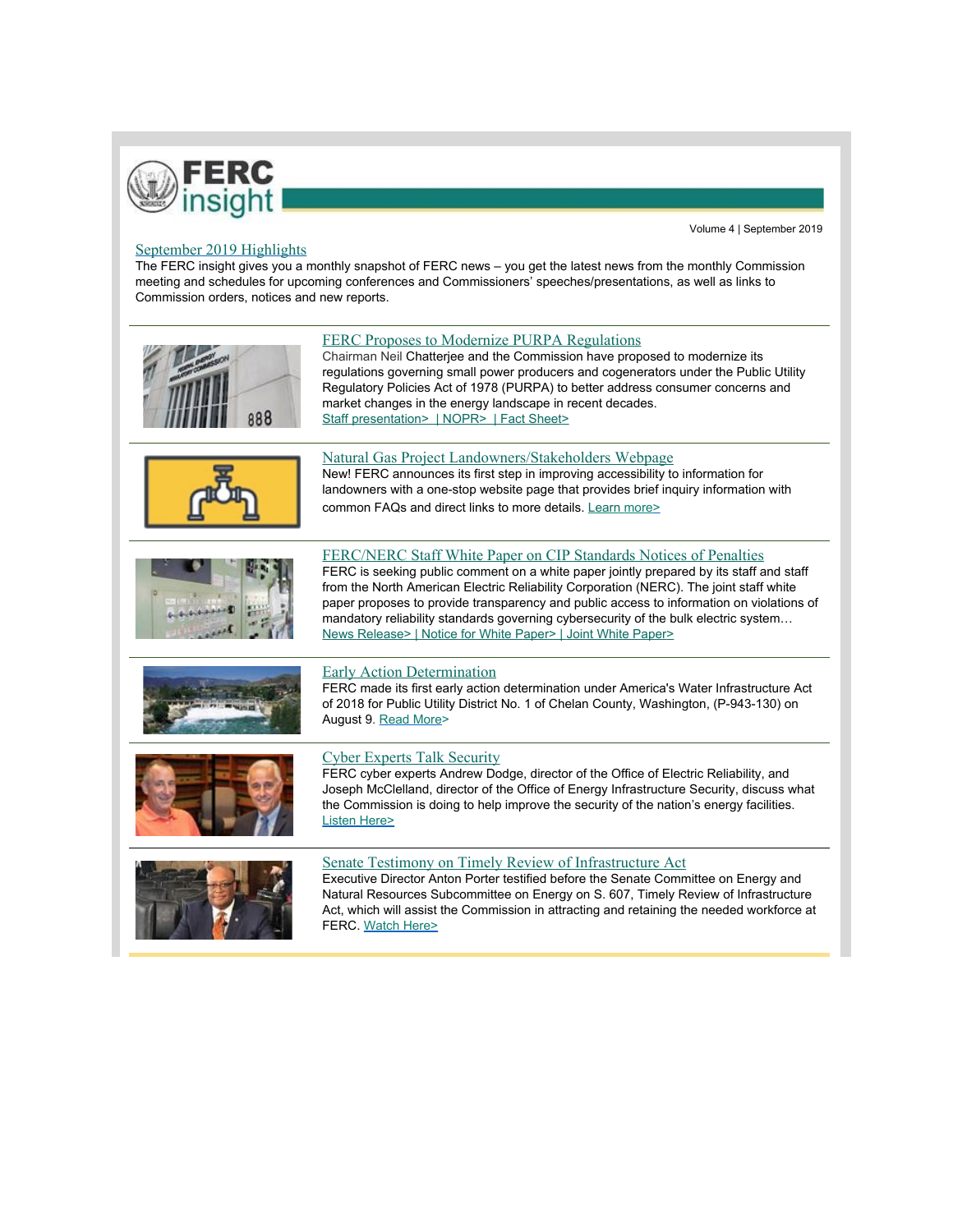| A Look Ahead | • September 24, 2019 - Southern States Energy Board 59th Annual<br>Meeting, Louisville, KY, Chairman Neil Chatterjee will be speaking                                                                                                                                                 |
|--------------|---------------------------------------------------------------------------------------------------------------------------------------------------------------------------------------------------------------------------------------------------------------------------------------|
|              | • September 24, 2019 - Southwest Power Pool Government Affairs<br>Conference, Washington DC, Chairman Neil Chatterjee will be<br>speaking                                                                                                                                             |
|              | • September 26, 2019 - National Clean Energy Week (NCEW) Policy<br>Makers Symposium, Washington DC, Chairman Neil Chatterjee will be<br>speaking                                                                                                                                      |
|              | <b>September 26, 2019</b> - University of Texas School of Law's 18th<br>Annual Gas and Power Institute, Houston, TX, Commissioner Richard<br>Glick will be speaking                                                                                                                   |
|              | • September 30, 2019 - Baker Botts Law & Policy Forum, Washington<br>DC, Commissioner Bernard McNamee will be speaking                                                                                                                                                                |
|              | • September 30-October 1, 2019 - Utility Perspectives (Quanta), San<br>Diego, CA, Chairman Neil Chatterjee will be speaking                                                                                                                                                           |
|              | • October 2 2019 - CAISO Legal Forum, Sacramento, CA<br><b>Commissioner Richard Glick will be participating</b>                                                                                                                                                                       |
|              | • October 2-6, 2019 - Flexible Resources Initiative Kickoff Event, New<br>Dehli, India, Chairman Neil Chatterjee will be speaking                                                                                                                                                     |
|              | <b>October 10 2019</b> - EU Member State Energy Counselors, Washington<br>DC, Chairman Neil Chatterjee will be speaking                                                                                                                                                               |
|              | • October 10 2019 - AWEA Finance & Investment Conference, New<br>York, NY, Commissioner Richard Glick will be speaking                                                                                                                                                                |
|              | • October 16 2019 - EBA Annual Dinner Presentation, Washington DC,<br>Commissioner Richard Glick will be speaking                                                                                                                                                                     |
|              | FERC Staff Issues Energy Infrastructure Update for July 2019<br>This is a monthly review of infrastructure projects under FERC jurisdictional energy<br>infrastructure. Reports are primarily of an investigative and informational nature.<br><b>Report PDF   FERC Staff Reports</b> |

Decisions & Notices [Delegated Orders](https://www.ferc.gov/docs-filing/dec-not.asp) & Notices | [Notational Orders](https://www.ferc.gov/EventCalendar/EventsList.aspx?View=listview&CalendarID=101&IsSearch=false&Date=05/10/2019)